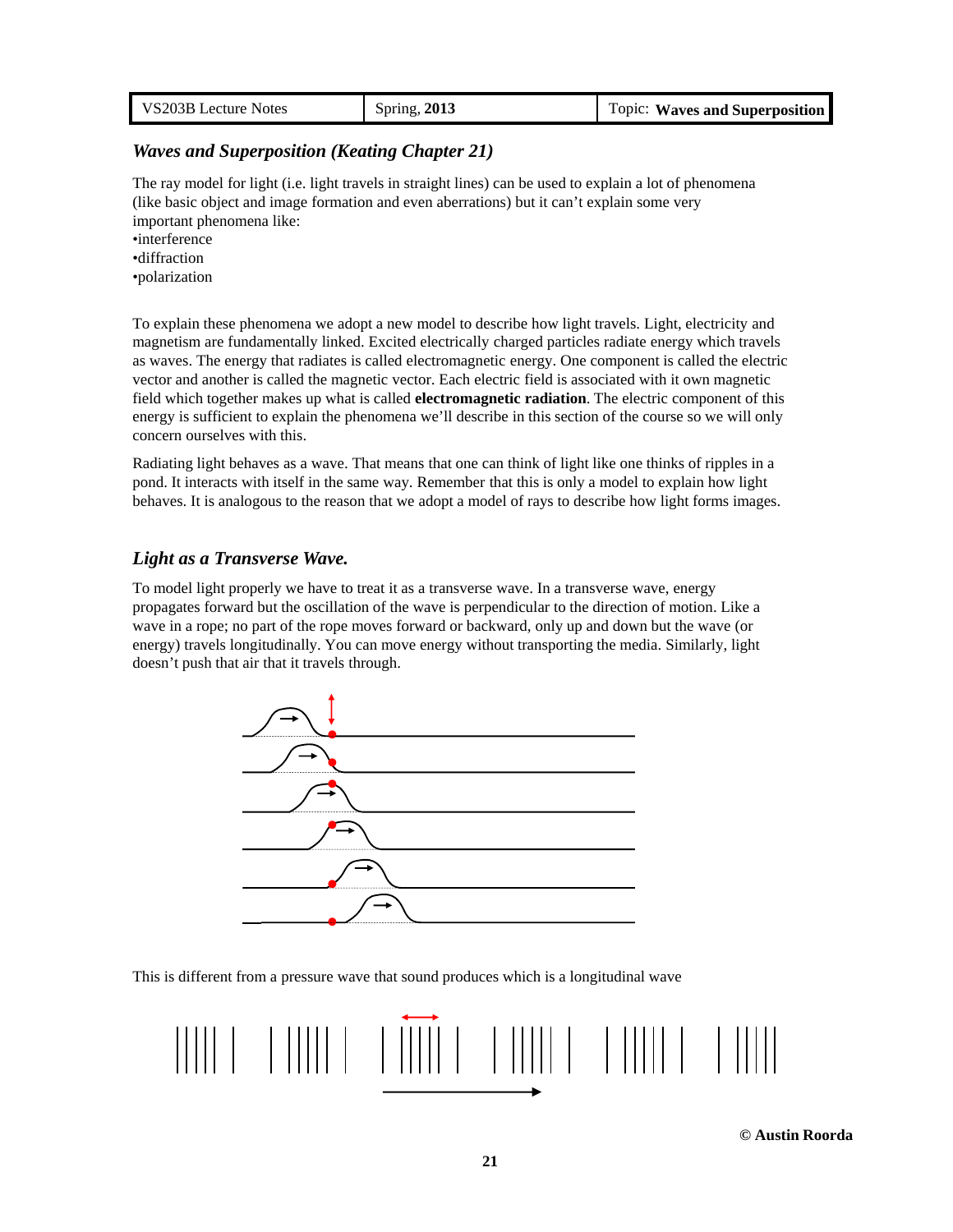| Spring, 2013<br>VS203B Lecture Notes<br>Topic: Waves and Superposition |
|------------------------------------------------------------------------|
|------------------------------------------------------------------------|

We need to model light as a **transverse** wave to be able to explain **polarization**. Like rope, the disturbance in light travels in one direction. That direction is called the direction of polarization of the light. Sound waves, being a pressure wave, cannot be polarized. We will discuss polarization in a later lecture.

Unlike the transverse wave in a rope, transverse light waves travel in all directions in three dimensions.

When a pulse, like in a rope is repeated continually, then a periodic wave is formed. Light is most often modeled as a periodic wave since it arises from continually vibrating (accelerating) electrically-charged particles. As such, light can be modeled as a continuous sine wave. The sine wave is also called a **harmonic wave** since the motion of any one point on the wave over time undergoes **simple harmonic motion.**



The above equation generally defines a light wave, where *A* is the amplitude or maximum displacement (related to intensity) and *p* is the phase. The phase describes what part of the cycle the transverse disturbance is in. When the phase is 0,  $y = 0$ , when the phase is 90,  $y = A$  etc... The distance between the peaks of two waves is often described as a phase shift. It is measured in degrees or radians

| $1\lambda = 360^\circ = 2\pi$ radians                      |                |
|------------------------------------------------------------|----------------|
| $\frac{1}{2} \lambda = 180^\circ = \pi$ radians            | di<br>di<br>th |
|                                                            |                |
| $\frac{1}{4} \lambda = 90^{\circ} = \frac{\pi}{2}$ radians |                |

 When corresponding points on two ifferent waves are moving in the same irection and are at the same point in their cycle, they are said to be **in phase** 

All the points that join the crest of a wave of light emanating from a point source are in phase. Likewise the troughs are in phase



1/2 wave plate

**© Austin Roorda**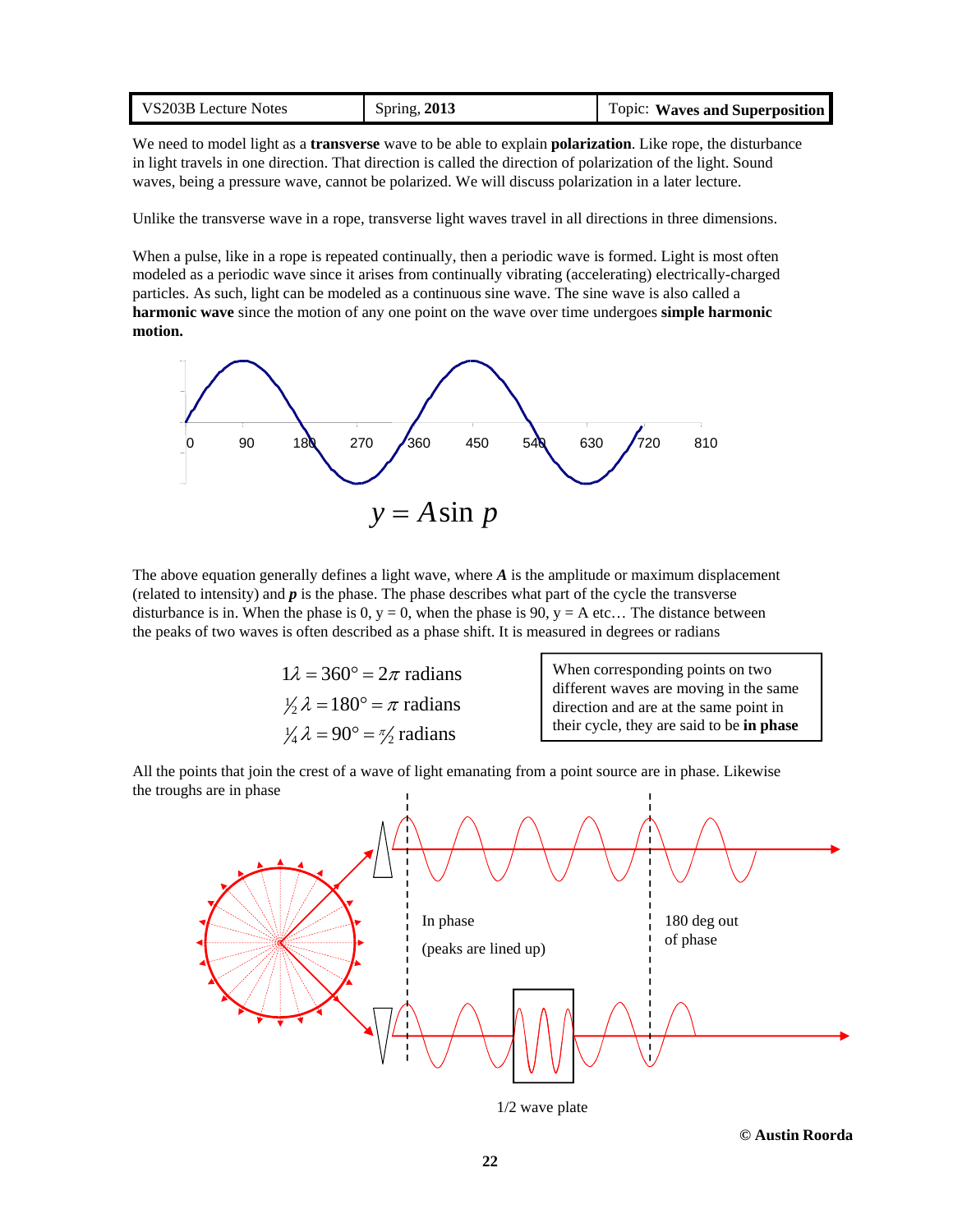| VS203B Lecture Notes | Spring, 2013 | <b>Topic: Waves and Superposition</b> |
|----------------------|--------------|---------------------------------------|
|----------------------|--------------|---------------------------------------|

#### *Some Important Definitions*

Wavelength  $(\lambda)$ : The distance between two adjacent crests on the wave

Period (T): The time it takes for a point on a moving wave to go through one complete up and down cycle

Frequency (*f*): The number of cycles per unit time is called the frequency.

$$
f=\frac{1}{T}
$$

The units for frequency in cycles per second is called the Hertz or Hz.

The distance a wave moves during a period T is one wavelength, therefore:

$$
\lambda = V \cdot T
$$

Then it follows from the above two equations that wavelength times the frequency equals the speed:

$$
\lambda f = \mathbf{V}
$$

The irradiance delivered by a light wave is proportional to the square of the amplitude of the wave:

 $I \alpha A^2$ 

### *Frequency Invariance*

Light can be defined by its wavelength, but since it is a propagating wave, it also has a frequency. I had already stated that the speed of light changes as it goes through different media. The frequency, on the other hand, remains constant. As a consequence, the wavelength of light must change as light propagates through different

media in order to satisfy the equation  $\lambda f = V$ . When we classify colors in terms of wavelength, we use the wavelength in a vacuum (or effectively, in air). Remember that the velocity of light is equal to c/n. Combining that with the fact the frequency is constant, we can calculate just how the wavelength changes in different media.

$$
c = 3 \times 10^8 \text{ m/s}
$$
  
\n
$$
V = \frac{c}{n}, \text{ recall that } f \cdot \lambda_m = V = \frac{c}{n}
$$
  
\n
$$
\frac{W \text{ will use the subscript } m \text{ to designate the wavelength of light}}{n}
$$
  
\n
$$
\lambda_m = \frac{c}{f \cdot n}, \text{ but the wavelength in a vacuum is } \frac{c}{f}, \dots
$$
  
\n
$$
\lambda_m = \frac{\lambda}{n}
$$
  
\n
$$
f = \frac{c}{\lambda}, \text{ for red light (633 nm)}, = \frac{3 \times 10^8}{633 \times 10^{-9}} = 4.74 \times 10^{14} \text{ Hz}
$$

when red light is in the eye, the wavelength is

$$
\lambda_{\rm m} = \frac{633}{1.33} = 474 \text{ nm}
$$
\nEven though we speak of color in terms of its wavelength (ie blue is 450 nm), it is more appropriate to speak of color in terms of its frequency. Because although the wavelength of red light changes in the eye to 474, it still appears red. We are sensitive to the frequency, which is invariant, not the wavelength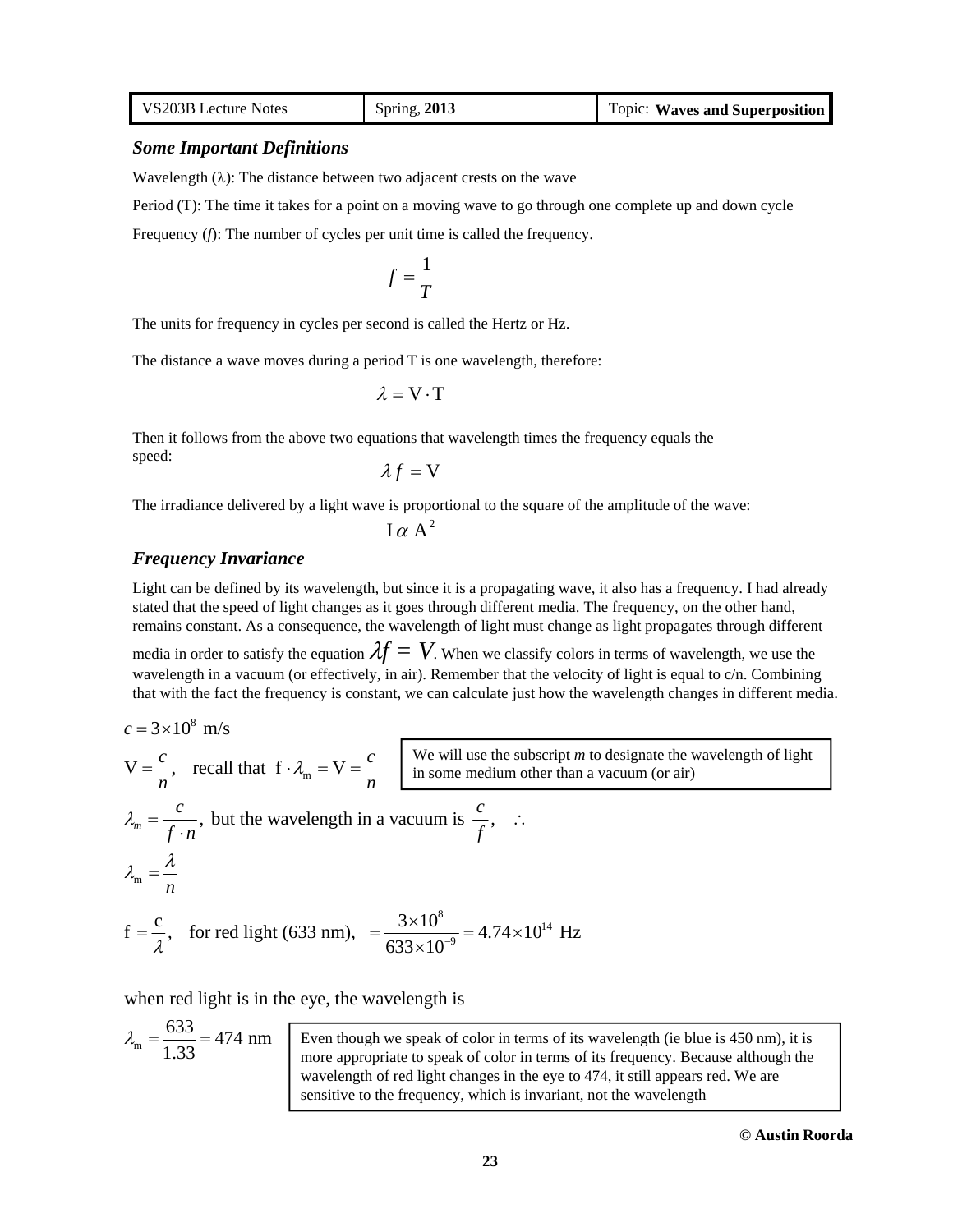| VS203B Lecture Notes | Spring, 2013 | <b>Topic: Waves and Superposition</b> |
|----------------------|--------------|---------------------------------------|
|                      |              |                                       |

# *Comments on the Nature of Light and the Wave Model of Light*

When I keep repeating that the description of light as a wave is a model, it is for a reason.

Light can't really be a wave since a real wave requires a medium through which to propagate, like air or water. But light travels in a vacuum. Huygens, in 1690, invented the concept of **ether** as a medium which fills all space to account for this, but space is indeed a vacuum so his theory fell apart.

So in some cases, such as to explain how light can travel through a vacuum, we must consider light as a particle. But when you think of light as a particle of energy, how is it possible that this light can undergo partial reflection at a glass surface? Or how can identical particles suffer different fates when following the same path? This is referred to as the **wave-particle** duality of light, which has been partially explained by quantum theory but it is still a very confusing concept, which has never been explained fully.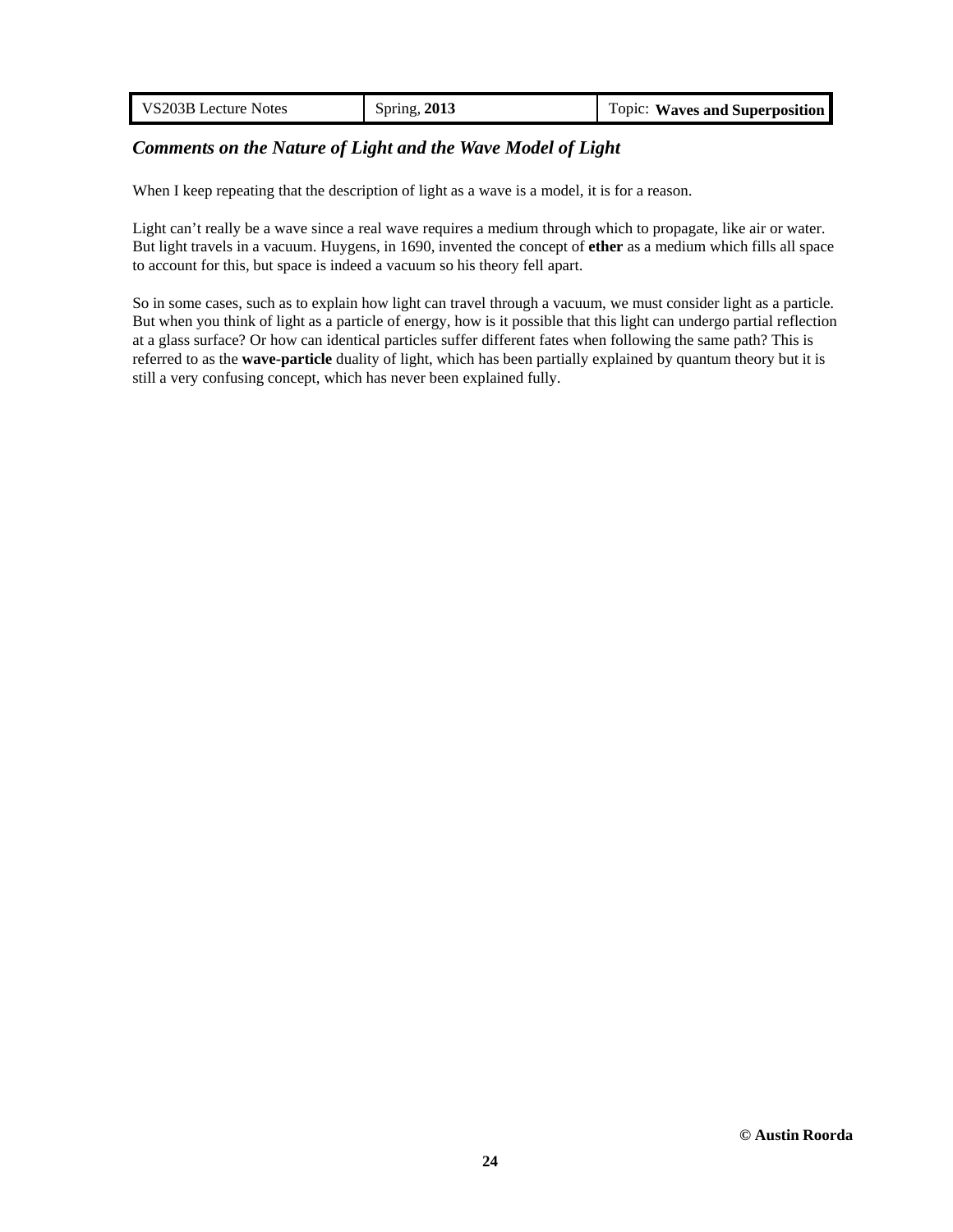| VS203B Lecture Notes | Spring, 2013 | Topic: Waves and Superposition |
|----------------------|--------------|--------------------------------|
|----------------------|--------------|--------------------------------|

### *The Principle of Superposition*

Waves add together by their amplitude:

#### Same frequency



 $y_r = A_1 \sin p_1 + A_2 \sin p_2$ when the phase is the same,  $y_r = A_1 \sin p_1 + A_2 \sin p_1 = (A_1 + A_2) \sin p_1$ when the phase is out by 180 deg,  $y_r = A_1 \sin p_1 + A_2 \sin (p_1 + 180) = A_1 \sin p_1 - A_2 \sin p_1 = (A_1 - A_2) \sin p_1$ 4 electric field strength (a. u.)<br>  $\frac{a}{b}$ <br>  $\frac{b}{c}$ <br>  $\frac{b}{c}$ <br>  $\frac{c}{d}$ <br>  $\frac{c}{d}$ <br>  $\frac{c}{d}$ <br>  $\frac{c}{d}$  $\circ \frac{1}{\circ}$  $\overline{10}$  $20$  $\overline{30}$  $\overline{70}$ 80  $90$  $100$  $40$ 50 60 time (fs)

When two waves have slightly different frequencies, then beat frequencies are generated as illustrated above . This is one of the methods that are used to generate extremely short-pulsed lasers.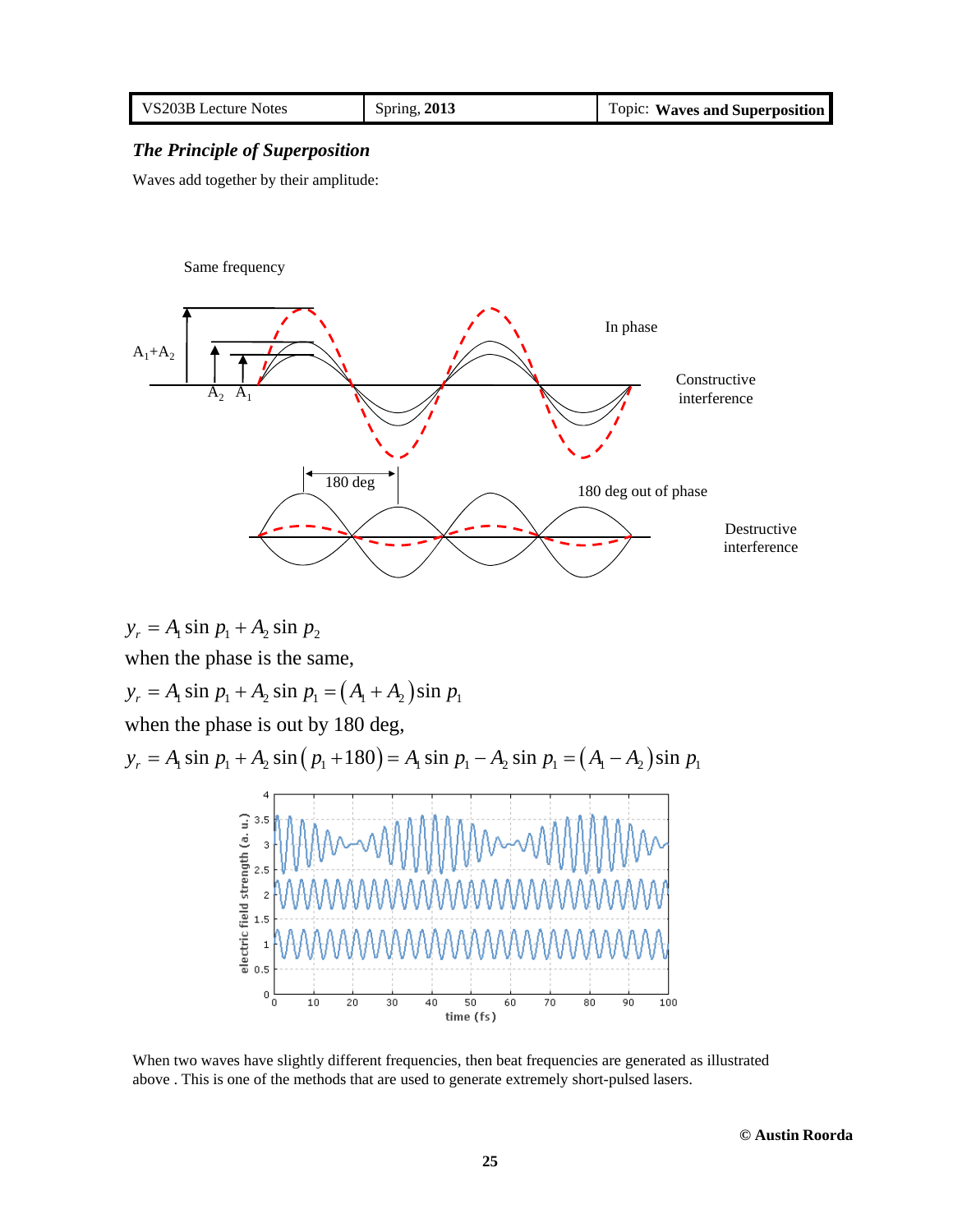

The moving wave is represented by:

$$
E = A \cdot \sin(kx - \omega t + \varepsilon)
$$

Where:

$$
k = \frac{2\pi}{\lambda}
$$
 = propagation number

 $\omega = 2\pi f \equiv$  angular frequency

 $\varepsilon$  = initial phase [in radians]

from (1) and (2),  $\frac{\omega}{k} = f \lambda = V$ 

The phase term *p* that was used previously is a number that varies in space and in time and can have some fixed offset. The term *kx* describes how the wave changes over space, the term of describes how the wave changes in time. The term  $\varepsilon$  describes the offset, or phase shift.

*Dissection of the Wave Equation:*

If we freeze the moving wave in time (hold *t* constant) then we can find the amplitude at any point in the wave by varying x. Conversely, at any point in space, we can find how the amplitude changes in time by holding *x* constant and varying t. When  $\omega$  is positive, the wave is traveling to the right, when  $\omega$  is negative, the wave is traveling to the left.

(1)

(2)

(3)

The function is periodic ie: 
$$
\sin(\theta) = \sin(\theta \pm 2\pi m)
$$
  
\n $m = 0, \pm 1, \pm 2...$ 

So, if I give you the wave equation, you can determine the wavelength, the initial phase (at time and location 0) and the speed of the wave. Conversely, you should be able to develop the wave equation for any wavelength if I provide the initial phase and the direction of propagation.

The intensity of a wave is the square of the amplitude of the wave equation:

$$
I\alpha A^2
$$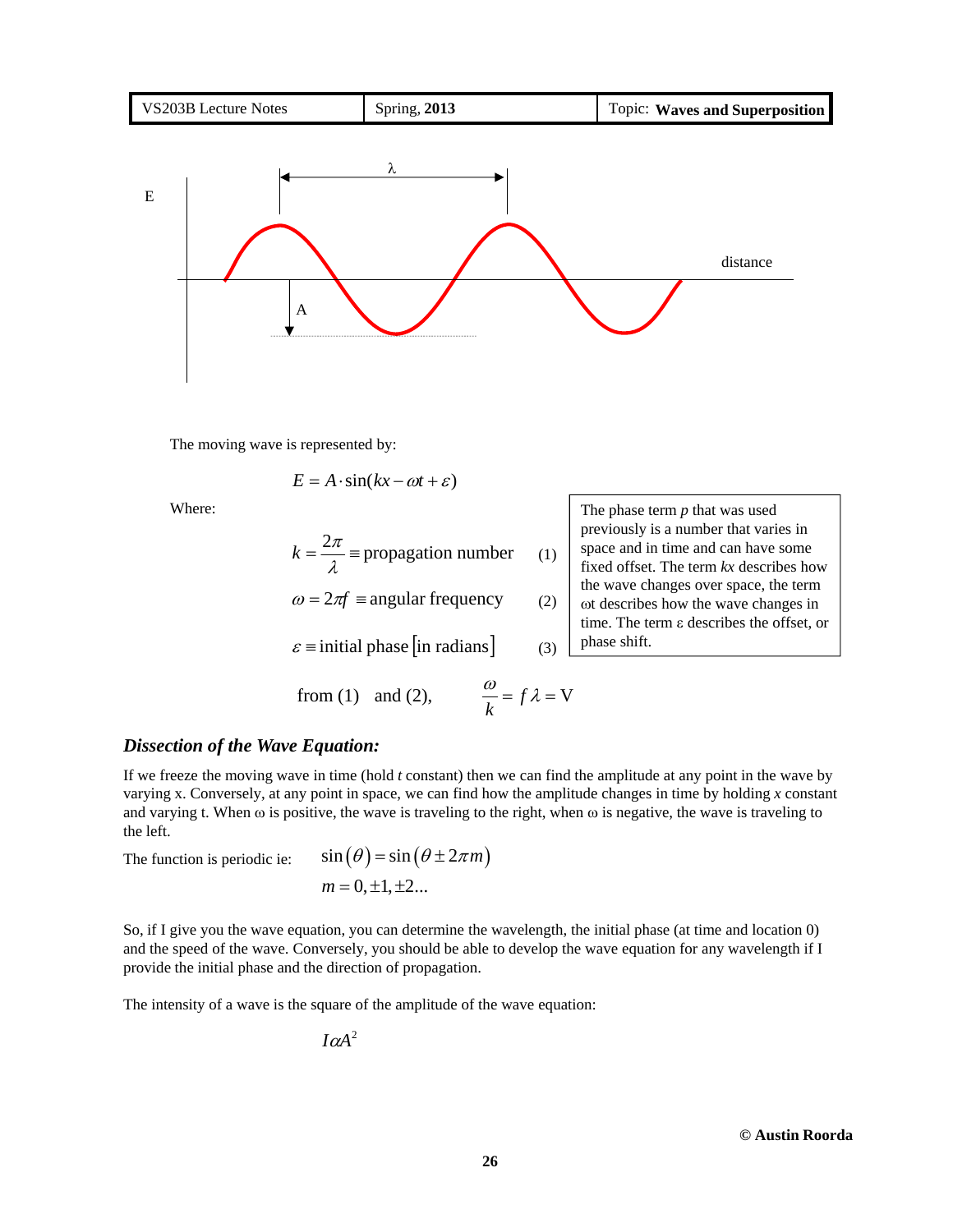| VS203B Lecture Notes | Spring, 2013 | Topic: Waves and Superposition |
|----------------------|--------------|--------------------------------|
|                      |              |                                |

Consider two waves:

 $E_1 = A_1 \cdot \sin(k_1 x - \omega_1 t + \varepsilon_1)$  $E_2 = A_2 \cdot \sin(k_2 x - \omega_2 t + \varepsilon_2)$ 

The two waves are said to **mutually coherent** if the crest of the first wave is always a fixed distance from the crest of the second wave. This will only happen when  $k_1 = k_2$ ,  $\omega_1 = \omega_2$  and  $\varepsilon_1 \cdot \varepsilon_2$  is a constant.

When two waves are mutually coherent they can interfere in the ways we described earlier. To add the waves mathematically, we must first add the amplitudes, then square the result to find the intensity.

For two **mutually coherent** waves, we can simplify by writing:

$$
E_1 = A_1 \cdot \sin(p_1)
$$
  
\n
$$
E_2 = A_2 \cdot \sin(p_2)
$$
  
\n
$$
E_1 + E_2 = A_1 \cdot \sin(p_1) + A_2 \cdot \sin(p_2)
$$
  
\n
$$
= A_r \sin(p_r)
$$

The resultant wave has a new amplitude and a new phase but has the same frequency and wavelength

This equation is obtained after some algebra (which you are not responsible for)

$$
I_{coherent} = (E_1 + E_2)^2 = A_1^2 + A_2^2 + 2 \cdot A_1 A_2 \cos (p_1 - p_2)
$$
  
when  $A_1 = A_2$   $\implies$   $A_r^2 = 4A^2 \cos^2 \left( \frac{p_1 - p_2}{2} \right)$ 

For completeness, the phase can also be calculated using the following equation, but you will not be responsible to remember this on the exam.

$$
\tan (p_r) = \frac{A_1 \sin p_1 + A_2 \sin p_2}{A_1 \cos p_1 + A_2 \cos p_2}
$$

#### Example:

What is the intensity of two mutually coherent waves, one with amplitude 5 and another with amplitude 13 and a phase difference between the two of 90 degrees? 180 degrees?

$$
I_{\text{coherent}} = (E_1 + E_2)^2 = A_1^2 + A_2^2 + 2 \cdot A_1 A_2 \cos (p_1 - p_2)
$$

for 90 deg phase difference...

$$
I_{\text{coherent}} = 5^2 + 13^2 + 2 \cdot 5 \cdot 13 \cdot \cos(90) = 25 + 169 + 0 = 194
$$

for 180 deg phase difference...

 $I_{coherent} = 5^2 + 13^2 + 2 \cdot 5 \cdot 13 \cdot \cos(180) = 25 + 169 - 130 = 64$ 

**recall that when the waves are 180 deg out of phase, then the resultant amplitude is the difference between the two waves**

 $\sqrt{64} = 8$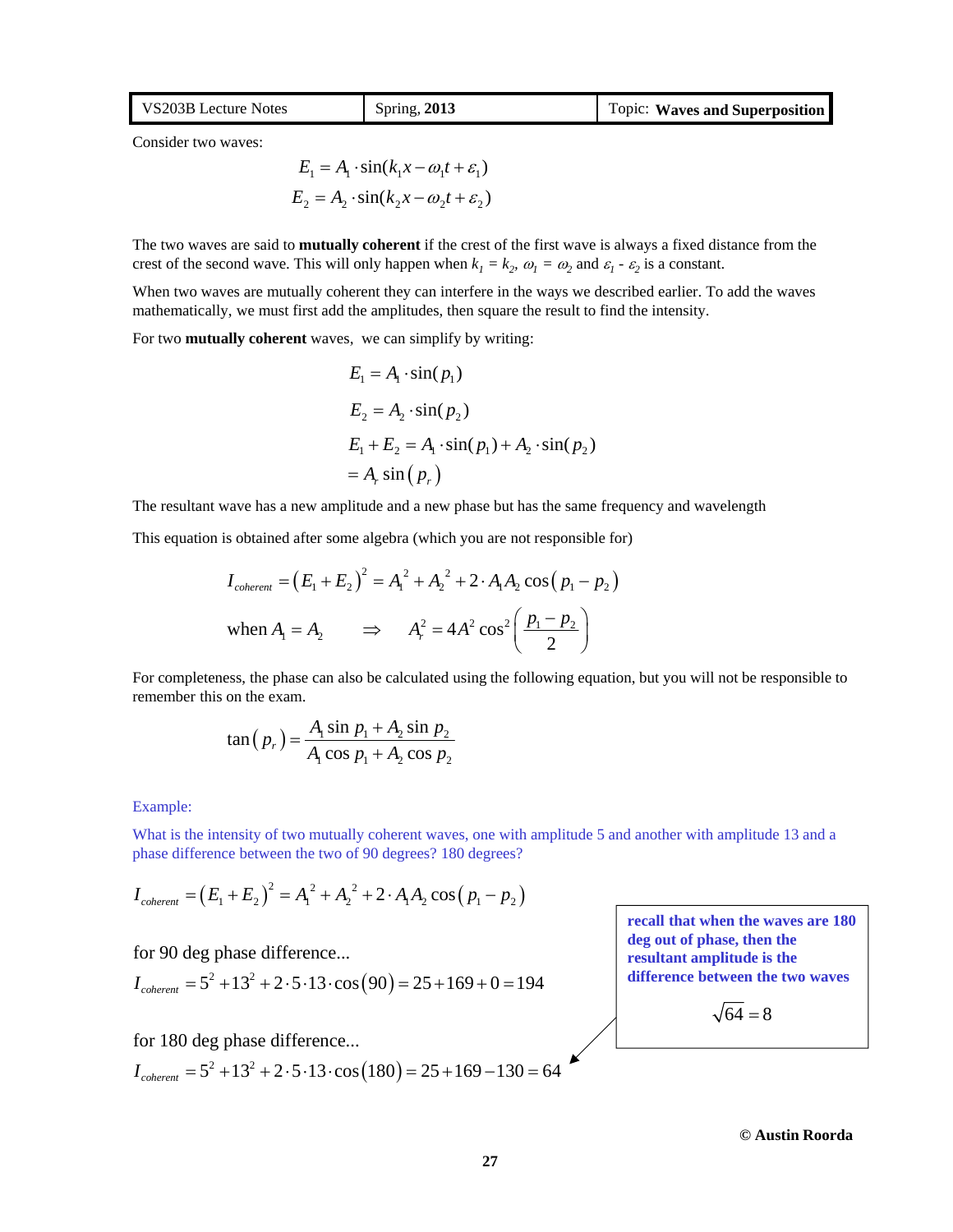| VS203B Lecture Notes | Spring, $2013$ | Topic: Waves and Superposition |
|----------------------|----------------|--------------------------------|
|----------------------|----------------|--------------------------------|

When the phase difference between two waves varies in time and space, the waves are said to be **mutually incoherent**. In this case, the instant that a wave can interact is immediately followed by an instant in which the waves have no correlation. Coherent light sources generally originate from the same light source. For example, coherent interactions are observed with lasers when the light is split and interacts with itself. This is because both waves start and emerge from the same source, the wavelength bandwidth is very narrow. Even though the initial phase might get perturbed slightly, the same changes are experienced in both paths.

For **incoherent light** you simply add the independently calculated intensity of each of the light sources.

$$
I_{\text{incoherent}} = E_1^2 + E_2^2 = A_1^2 + A_2^2
$$

The necessary condition for two sources of light to interfere is that they be **mutually coherent**. (i.e the crest of one wave is always a fixed distance from the crest of the other wave). In practice, these two sources must originate from the same light source.

Example:

What is the intensity of two incoherent waves, one with amplitude 5 and another with amplitude 13.

$$
I_{\text{incoherent}} = E_1^2 + E_2^2 = A_1^2 + A_2^2 = 5^2 + 13^2 = 194
$$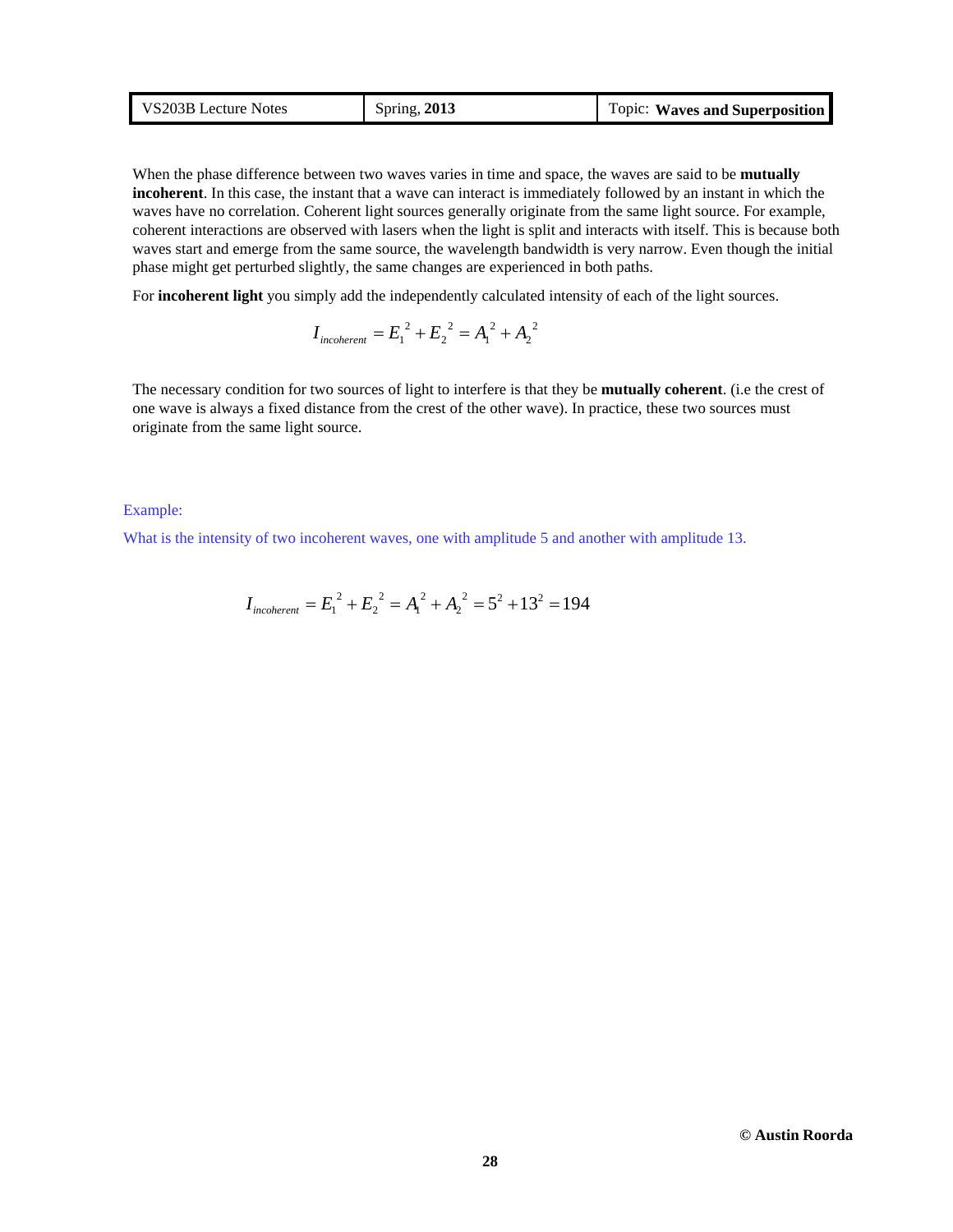| VS203B Lecture Notes | Spring, 2013 | Topic: Waves and Superposition |
|----------------------|--------------|--------------------------------|
|----------------------|--------------|--------------------------------|

## *Young's Double Slit Experiment*

If you take coherent light from a single light source, you can generate an interference pattern by interfering the light source with itself by passing it through two slits.

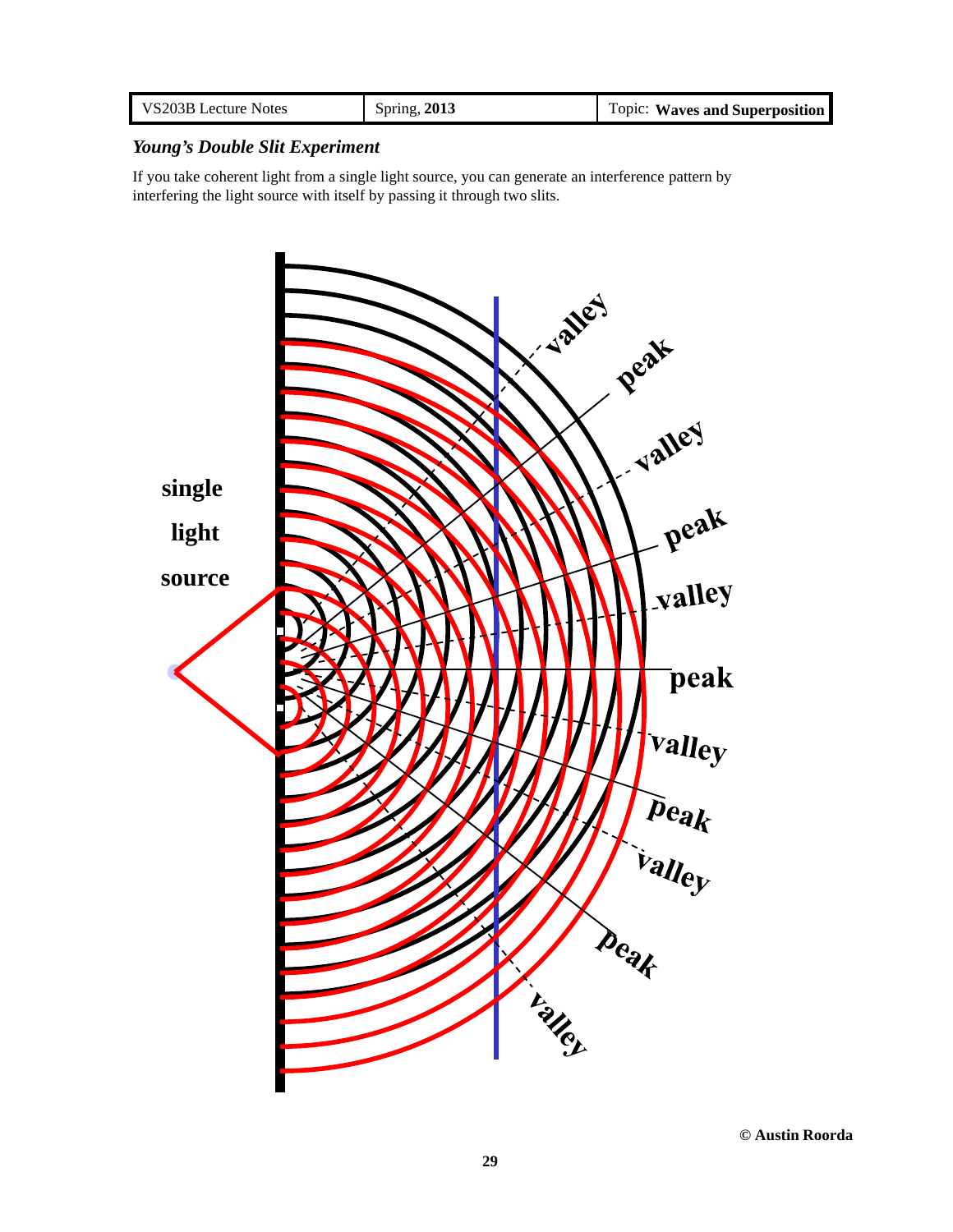| VS203B Lecture Notes | Spring, 2013 | Topic: Waves and Superposition |
|----------------------|--------------|--------------------------------|
|----------------------|--------------|--------------------------------|

### *Calculation for Young's Double-Slit Experiment*

The two light sources originate from the same source, and are mutually coherent. How they interfere with each other depends on the phase differences between the two at any point across the screen. The first step in computing the double slit interference pattern it to compute how the paths length will differ from each other at various parts of the screen. From the diagram we can derive the following:



Now recall the formula for the intensity of the superposition of two mutually coherent waves

$$
I_{\text{coherent}} = (E_1 + E_2)^2
$$
  
=  $A_1^2 + A_2^2 + 2 \cdot A_1 A_2 \cos(\alpha_1 - \alpha_2)$   
=  $2 \cdot A^2 + 2 \cdot A^2 \cos(\frac{\Delta path}{\lambda} \cdot 2\pi)$   
=  $2 \cdot A^2 + 2 \cdot A^2 \cos(\frac{2\pi hx}{\lambda t})$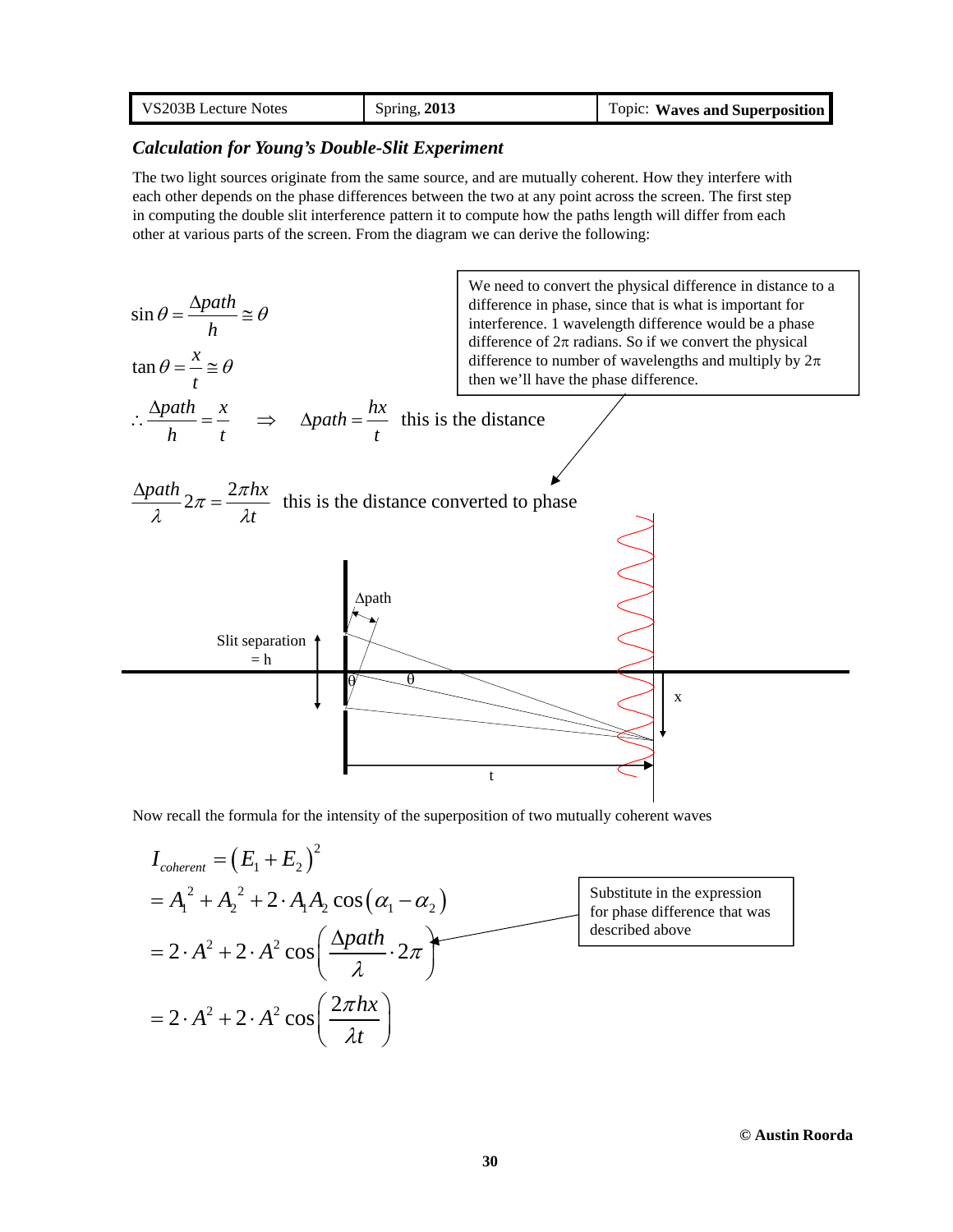| VS203B Lecture Notes | Spring, 2013 | Topic: Waves and Superposition |
|----------------------|--------------|--------------------------------|
|----------------------|--------------|--------------------------------|

According to the equation, the maxima will occur when the argument for the cosine is  $0, +\frac{1}{2}\pi, ...$ 

or when: or when  $\frac{hx}{1} = 0, \pm 1, \pm 2...$  $\lambda t$  $=0,\pm 1,\pm$  $x = \frac{m\lambda t}{l}$ ,  $m = 0, \pm 1, \pm 2...$ *h*  $=\frac{m\lambda t}{l}$ ,  $m=0,\pm 1,\pm 1$ *m* is a counter. These types of counters are something you will see frequently in the lecture on physical optics

The equation is a good example of one equation with four variables. If you know three of them, then you can figure out the fourth.

Say you have a laser and need to know the wavelength, then you generate the interference pattern with a pair of pinholes at a known distance and you can determine it. It is a very powerful technique. These wavelengths are very short, yet with the right equipment, you can indirectly measure any light wavelength with a normal ruler.

 $\overline{Q}$ 

Example: An aperture with a 0.1 mm slit spacing gives a separation between maxima of 1 cm for a wavelength of 500 nm when the screen is held at a distance of 2 meters

$$
x = \frac{m\lambda t}{h} = 0
$$
 for m=0, for m = 1,  $x = \frac{1 \times 500 \times 10^{-9} \times 2}{0.1 \times 10^{-3}} = 0.01 = 1$  cm

Notice that wavelength is one of the factors governing the distance between maxima. So when the wavelength is longer, the peaks are further apart. This can be seen in a white light double slit interferogram. (I will show a slide of this in the class)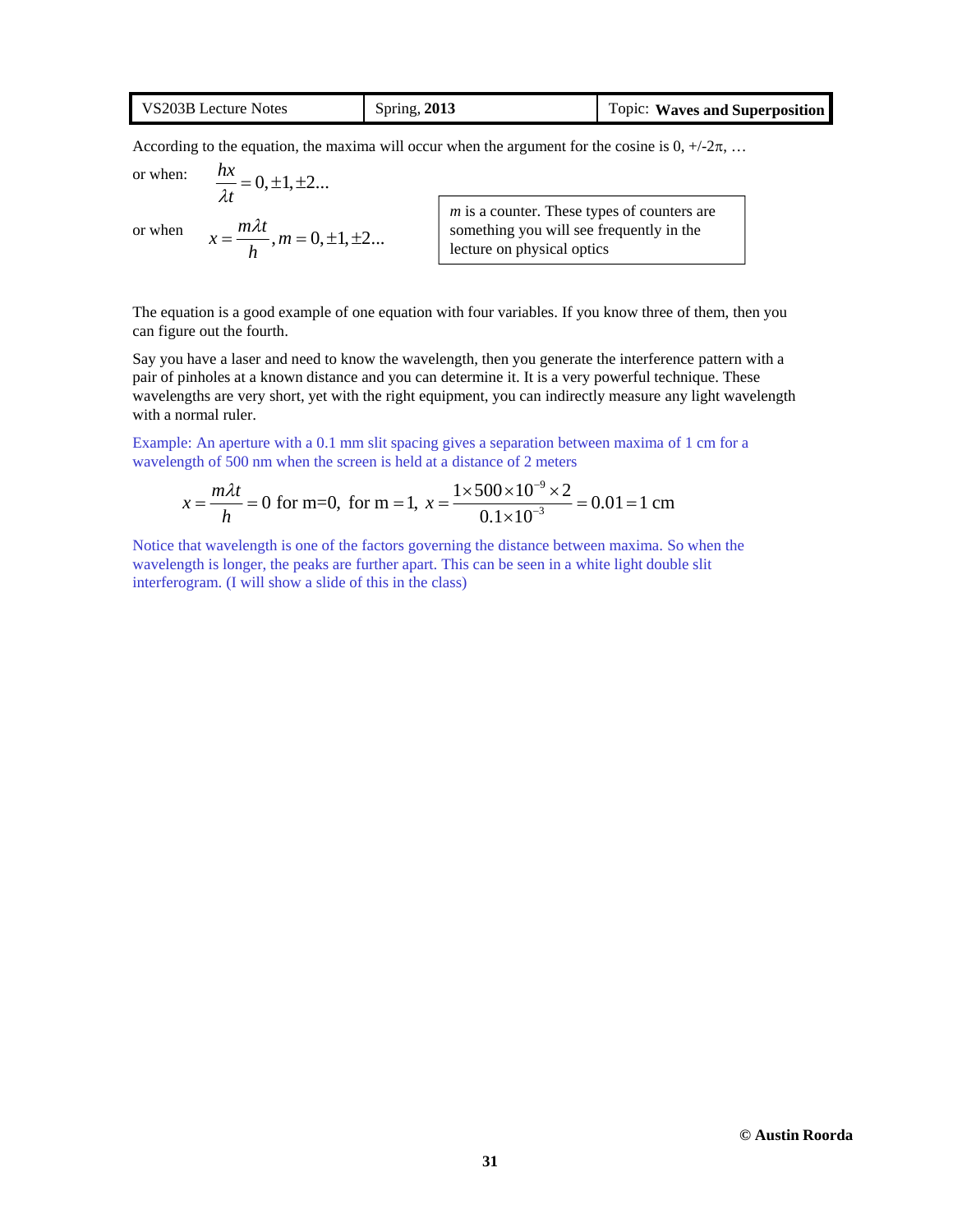

*Other Methods to Generate Interference Patterns.*



**© Austin Roorda**